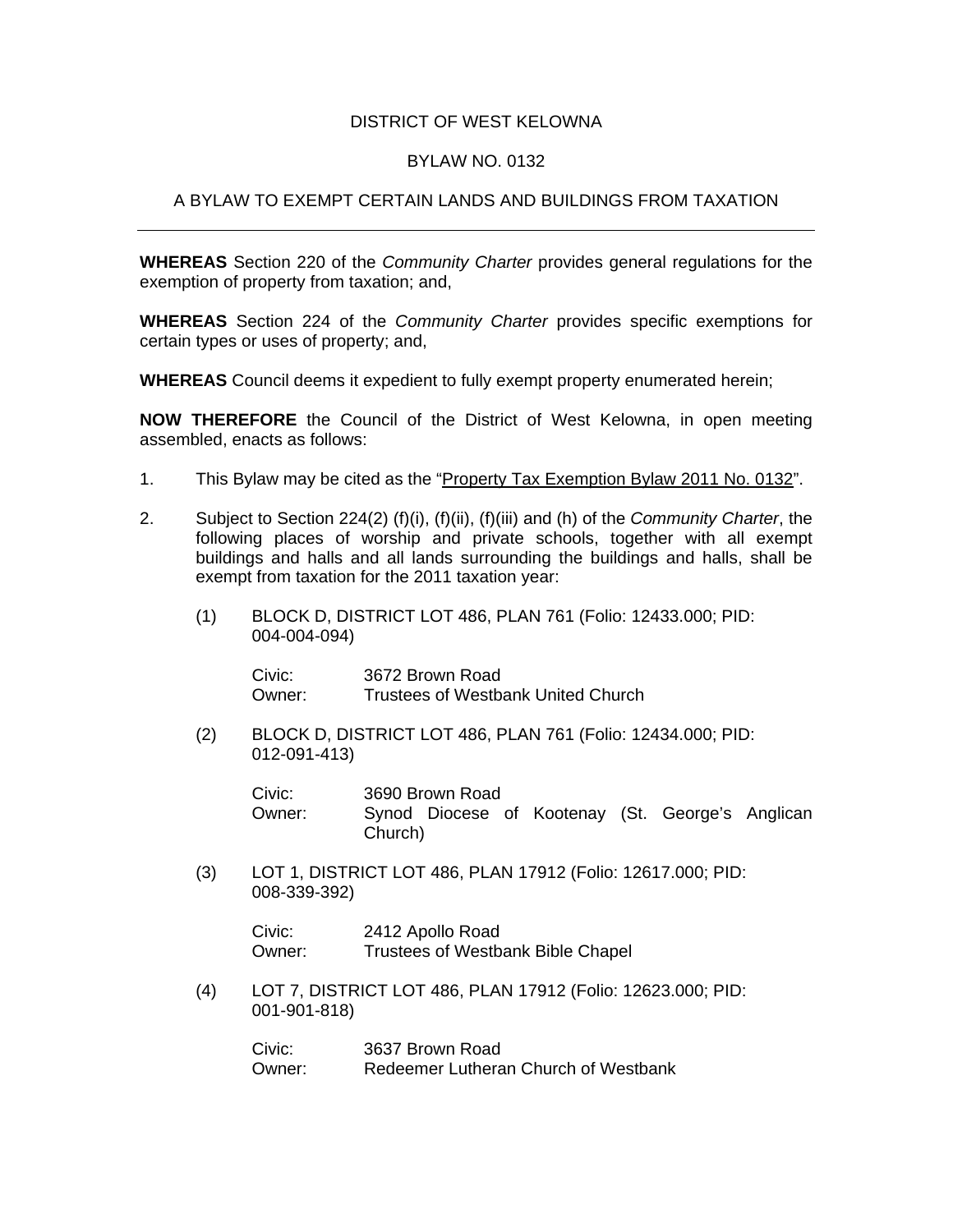(5) LOT B, DISTRICT LOT 486, PLAN 33022 (Folio: 12643.714; PID: 003-267-695)

| Civic:   | 2547 Hebert Road                                     |
|----------|------------------------------------------------------|
| Owner: . | Roman Catholic Bishop of Nelson (Our Lady of Lourdes |
|          | Catholic Church)                                     |

(6) LOT A, DISTRICT LOT 486, PLAN 33509 (Folio: 12643.717; PID: 003-164-900)

| Civic: | 2549 Hebert Road                                |
|--------|-------------------------------------------------|
| Owner: | The Trustees of the Congregation of the Highway |
|        | Gospel Hall                                     |

(7) LOT 1, DISTRICT LOT 503, PLAN KAP77895 (Folio: 12684.095; PID: 026-263-939)

| Civic: | 2170 McDougall Road                                    |
|--------|--------------------------------------------------------|
| Owner: | The President of the Lethbridge Stake (Church of Jesus |
|        | <b>Christ of Latter Day Saints)</b>                    |

(8) LOT B, PLAN 31241 (Folio: 12713.158; PID: 003-761-801)

| Civic: | 1190 Stevens Road                             |
|--------|-----------------------------------------------|
| Owner: | The B.C. Conference of the Mennonite Brethren |
|        | <b>Churches (Sunridge Community Church)</b>   |

(9) LOT 19, DISTRICT LOT 506, PLAN 29377 (Folio: 12746.675; PID: 004-340-078, PID: 004-340-086, and PID: 004-340-248)

 Civic: 2630 Alhambra Drive Owner: Lakeview Heights Baptist Church

 (10) LOT A, DISTRICT LOT 506, PLAN 35557 (Folio: 12746.730; PID: 001-736-795)

> Civic: 1162 Hudson Road Owner: Grace Lutheran Church of Westbank

 (11) LOT 2, DISTRICT LOT 2601, PLAN 34258 (Folio: 14135.112; PID: 003-000-842)

| Civic: | 2011 Daimler Road                                                   |
|--------|---------------------------------------------------------------------|
| Owner: | Christian and Missionary Alliance-Can (Westside Alliance<br>Church) |
|        |                                                                     |

(12) LOT A, DISTRICT LOT 3188, PLAN 32791 (Folio: 14590.552; PID: 003-311-791)

| Civic:   | 3797 Glenway Road                                       |
|----------|---------------------------------------------------------|
| Owner: . | Stach, Edwin G and Raffeiner, Joseph and Sewell, Dale E |
|          | (Glenrosa Congregation of Jehovah's Witnessess)         |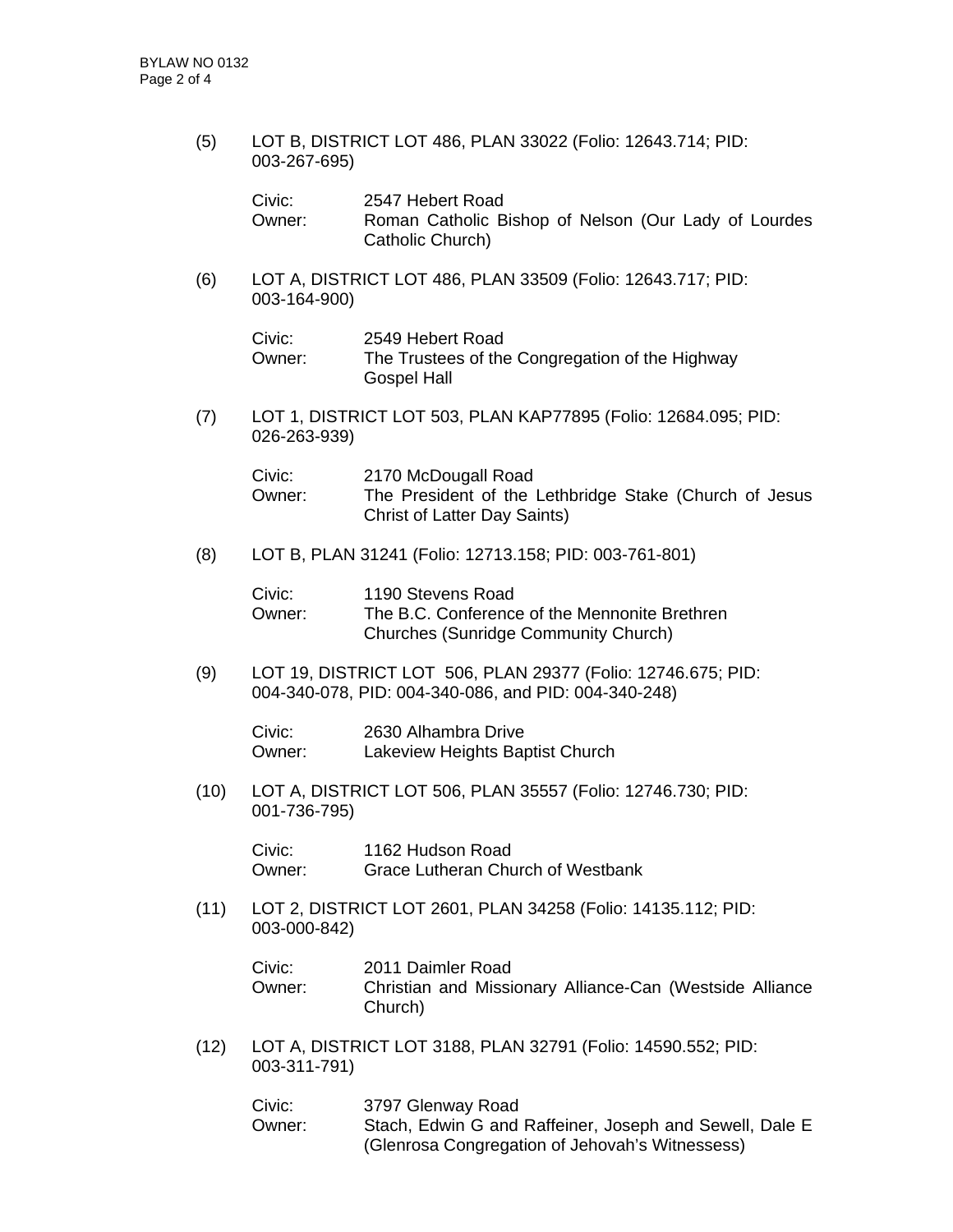(13) LOT A, DISTRICT LOT 3188, PLAN 34442 (Folio: 14590.670; PID: 002-976-951)

| Civic: | 3718 Glenway Road                    |
|--------|--------------------------------------|
| Owner: | <b>Powers Creek Community Church</b> |

 (14) LOT 1, DISTRICT LOT 3189, PLAN 36431 (Folio: 14626.664; PID: 003-490-823)

| Civic: | 3155 Glenrosa Road                     |  |
|--------|----------------------------------------|--|
| Owner: | B.C. Corp Seventh Day Adventist Church |  |

(15) DISTRICT LOT 3480, PLAN B5391 (Folio: 14711.000; PID: 011-347-678)

 Civic: 2600 Hebert Road Owner: Pentecostal Assembly of Canada (Emmanuel Assembly)

- 3. Subject to Section 224 (2)(a) of the *Community Charter*, the following Miscellaneous Non-Profit lands and improvements, unless otherwise specified, shall be exempt from taxation for the 2011 taxation year:
	- (1) LOT 1, PLAN 7108 (Folio: 12270.000; PID: 010-024-115)

 Civic: 1449 Green Bay Road Owner: Green Bay Bible Camp and DISTRICT LOT 5205 (Folio: 15592.000)

 Civic: 1449 Green Bay Road Owner: Green Bay Bible Camp

(2) LOT 4, DISTRICT LOT 486, PLAN 761 (Folio: 12435.001; PID: 010-854-207 and PID: 012-091-456)

> Civic: 2466 Main Street Owner: Westbank Lions Community Development Society

(3) LOT 15, DISTRICT LOT 486, PLAN 18115 (Folio: 12643.018; PID: 008- 313-857)

Civic: 2543 Churchill Road Owner: Westside Community Foodbank Society

(4) LOT A, DISTRICT LOT 3189, PLAN KAP68635 (Folio: 14626.035; PID: 024-973-246)

> Civic: 3031 McIver Road Owner: Morning Star Bible Camp